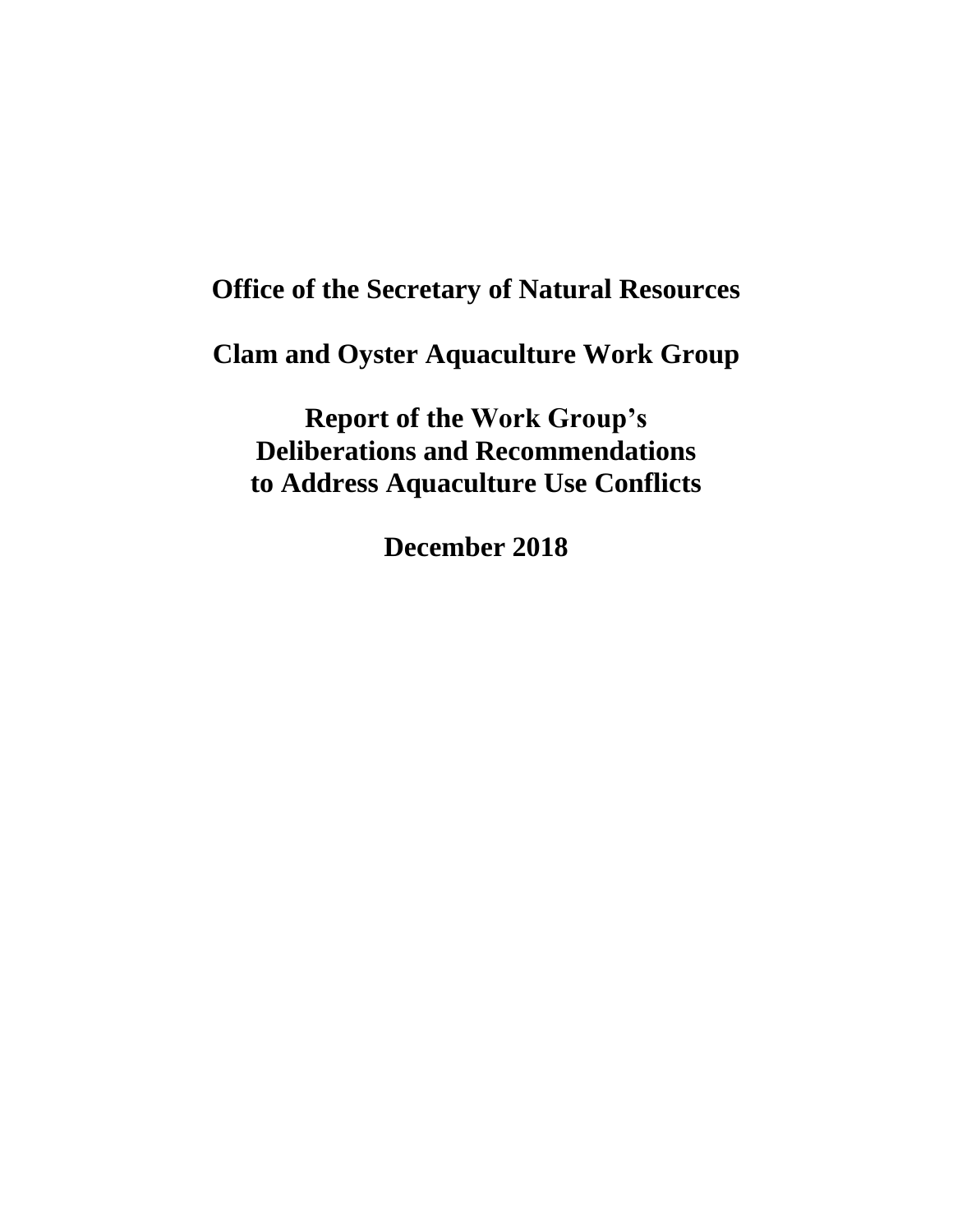#### **Executive Summary**

#### *Authority, Directive, and Composition*

The Office of the Secretary of Natural Resources decided in Summer 2018 to establish a Clam and Oyster Aquaculture Work Group, with its principal purpose being to identify clam and oyster aquaculture-related user conflicts on Virginia waterways and to explore potential solutions to them. The work group was established as an internal work group of the Secretary's office.

The work group is comprised of 17 people representing the General Assembly (elected members of the House of Delegates and Senate), the shellfish industry, local governments, waterfront property owners, and non-profit conservation organizations. One of the waterfront property owner representatives is also a professional marine contractor, and added that perspective to the discussion. In addition, a number of the other work group members are also waterfront property owners. Secretary of Natural Resources Matthew J. Strickler appointed members of the work group.

The work group consisted of the following members.

#### General Assembly

Delegate Christopher Stolle Delegate Robert Bloxom Delegate Margaret Ransone Senator Lynwood Lewis Senator Montgomery Mason

#### Shellfish Industry

Mike Oesterling Kim Huskey A.J. Erskine Ann Gallivan

## Local Government

Rebecca Kubin James Barnett Anne Ducey-Ortiz

#### Waterfront Property Owners

Robert Livengood Chris Schellhammer

Non-Profit Conservation Organizations

Bo Lusk

Jay Ford Karen Forget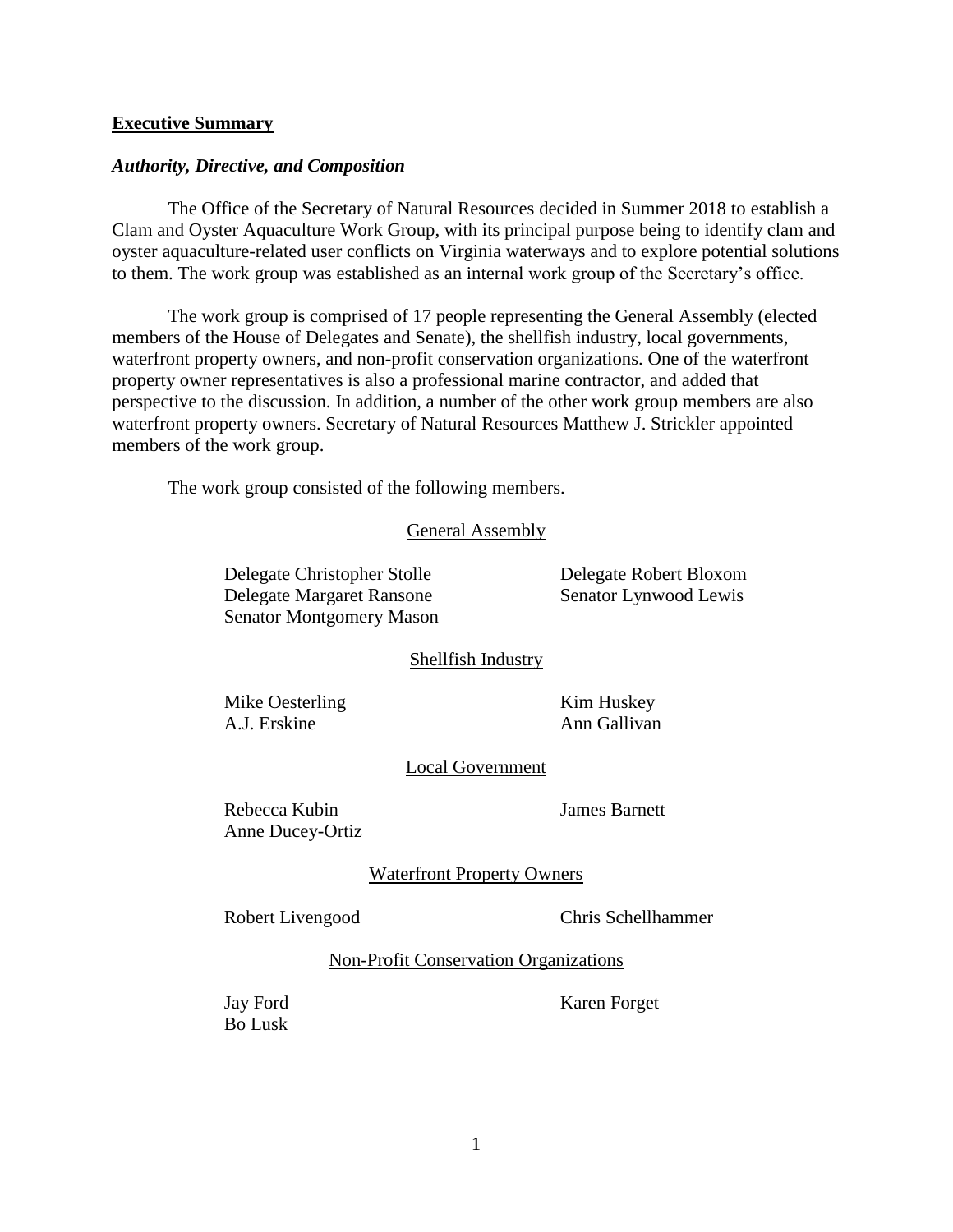Additionally, the work group was assisted by numerous State agency staff, including Deputy Secretary of Natural Resources Ann Jennings; Commissioner of Marine Resources Steve Bowman; Deputy Commissioner of Marine Resources Ellen Bolen; Tony Watkinson and Ben Stagg (Virginia Marine Resources Commission); Dr. Mark Luckenbach (Virginia Institute of Marine Science); and Laura McKay (Coastal Zone Management Program). Assistant Attorney General Kelci Block provided advice, as needed, to the Office of the Secretary of Natural Resources and to State agencies.

Secretary Stickler served as chair of the work group.

The Office of the Secretary of Natural Resources engaged L. Preston Bryant, Jr., of McGuireWoods Consulting (via the Virginia Center for Consensus Building at Virginia Commonwealth University) to serve as the work group's facilitator.

#### *Facilitation Process*

The work group engaged a certified mediator to organize its meetings and facilitate its discussions. The work group met on four occasions: August 16, 2018; September 18, 2018; November 5, 2018; and November 27, 2018.

Additionally, and outside of formal work group meetings, the facilitator engaged work group members via telephone to solicit information and ideas regarding various work group topics and also met on occasion with State agency staff for the purpose of research and agenda planning.

The work group worked collaboratively and collegially, identifying user conflict issues and focus areas as well as developing potential solutions to user and use conflicts and other issues. The work group worked on a consensus basis. The goal was to reach unanimity on all specific issues related to user conflicts and other related issues. The facilitator provided structure to the meetings and organized discussions – preparing all meeting materials, positing topics and questions to pursue, and drafting detailed summaries of each meeting – but the work group drove the process and held all decision-making authority.

It was agreed that the work group would develop consensus-based recommendations, and then the work group would submit a final report and recommendations to be released by the Office of the Secretary of Natural Resources.

Note: It was agreed in the first meeting  $-$  in facilitation "ground rules"  $-$  that consensus would be determined when no more than two work group participants dissented on any particular item or on the final work group report. It should further be noted that on all consensus items set forth in this report that full, unanimous consensus was obtained without dissent.

This document is the final report. The recommendations contained herein are the consensus of the work group.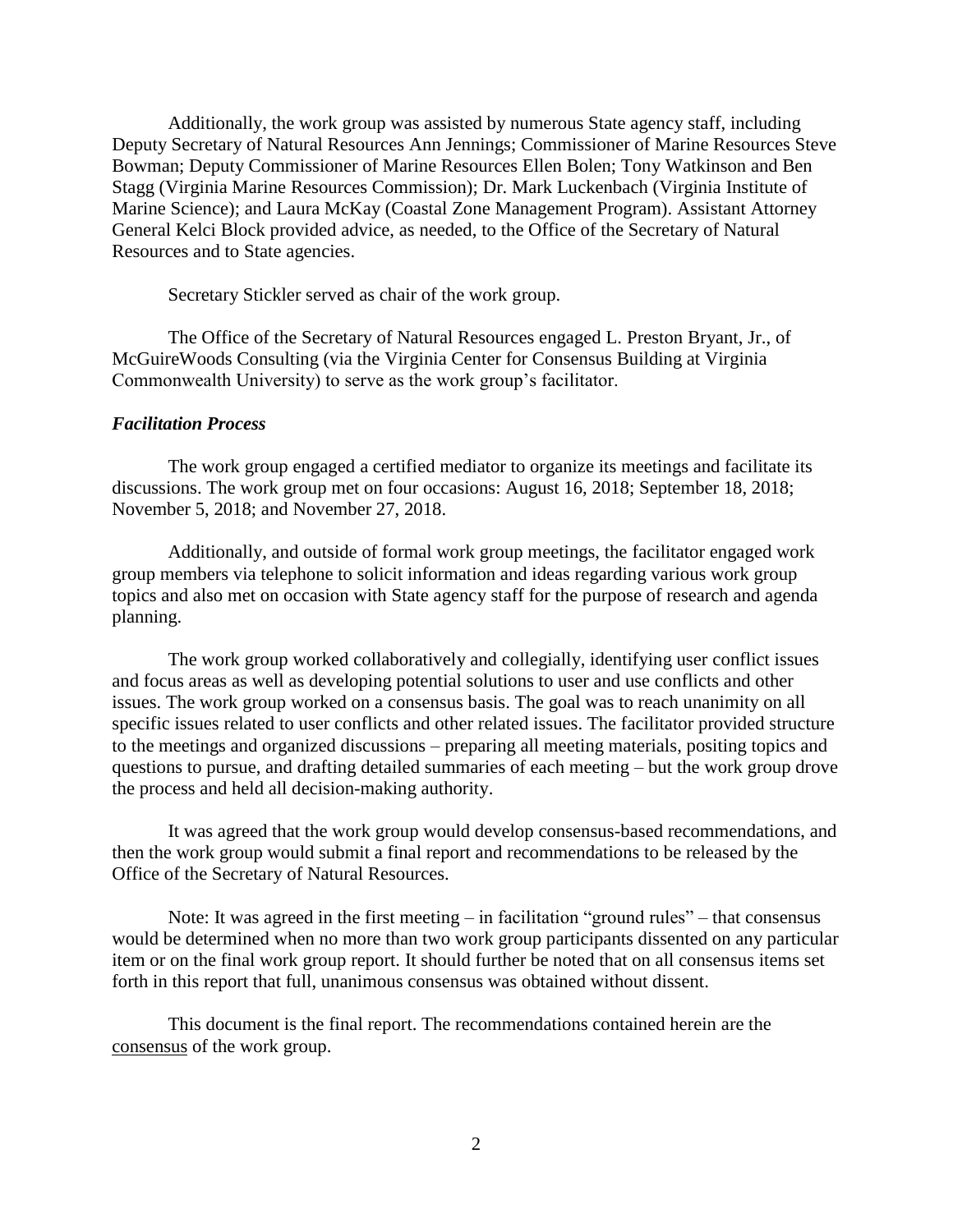## *Summary of Recommendations*

The work group's recommendations can be generally categorized in the following ways:

- While the clam and oyster aquaculture work group has worked collaboratively in 2018 on identifying certain user conflicts and making certain recommendations to address them, there is additional work to be done. The clam and oyster aquaculture work group, or a similarly constituted work group, should continue its deliberations in 2019 on issues to be determined by the Secretary of Natural Resources.
- Virginia Marine Resources Commission (VMRC) is a respected agency, and the Code of Virginia should be amended in agreed areas to provide the agency reasonable flexibility in its regulatory authority, especially regarding leases and leasing matters. The work group also sought recommendations that would build on VMRC's existing authorities. In particular, the work group suggested amending Va. Code § 28.2-1205, and/or other appropriate code sections, to clarify and accentuate VMRC's authority to consider beneficial use and other criteria in granting, denying, or renewing any lease or permit.
- Use plans received significant discussion and the majority of the work group sees certain benefit to implementing use plans. VMRC should establish a separate stakeholder group – including industry, waterfront property owners, local governments, and others – to further discuss what use plans will entail, including how VMRC might distinguish between new entrants to the industry and veteran producers in applying use plan requirements.
- The General Assembly should consider legislation in 2019 to continue allowing dredging in the Lynnhaven River in Virginia Beach, in condemned waters, in special service districts for improved navigation and access to channels.
- The Virginia Institute of Marine Science (VIMS) should conduct a study on floating and suspended aquaculture impacts on SAV beds and seek to develop best management practices (BMPs), if possible, that permit the coexistence of the two. The Secretary of Natural Resources and the General Assembly should collaborate on potential funding for such a study. The study should be conducted in collaboration with VMRC, industry, and the conservation community.
- VMRC should initiate a formal regulatory rulemaking process to address lease renewal exemptions and to establish a beneficial use standard. Addressing these two issues should be in support of the Public Trust Doctrine. VMRC will include a broad stakeholder group in this regulatory rulemaking process.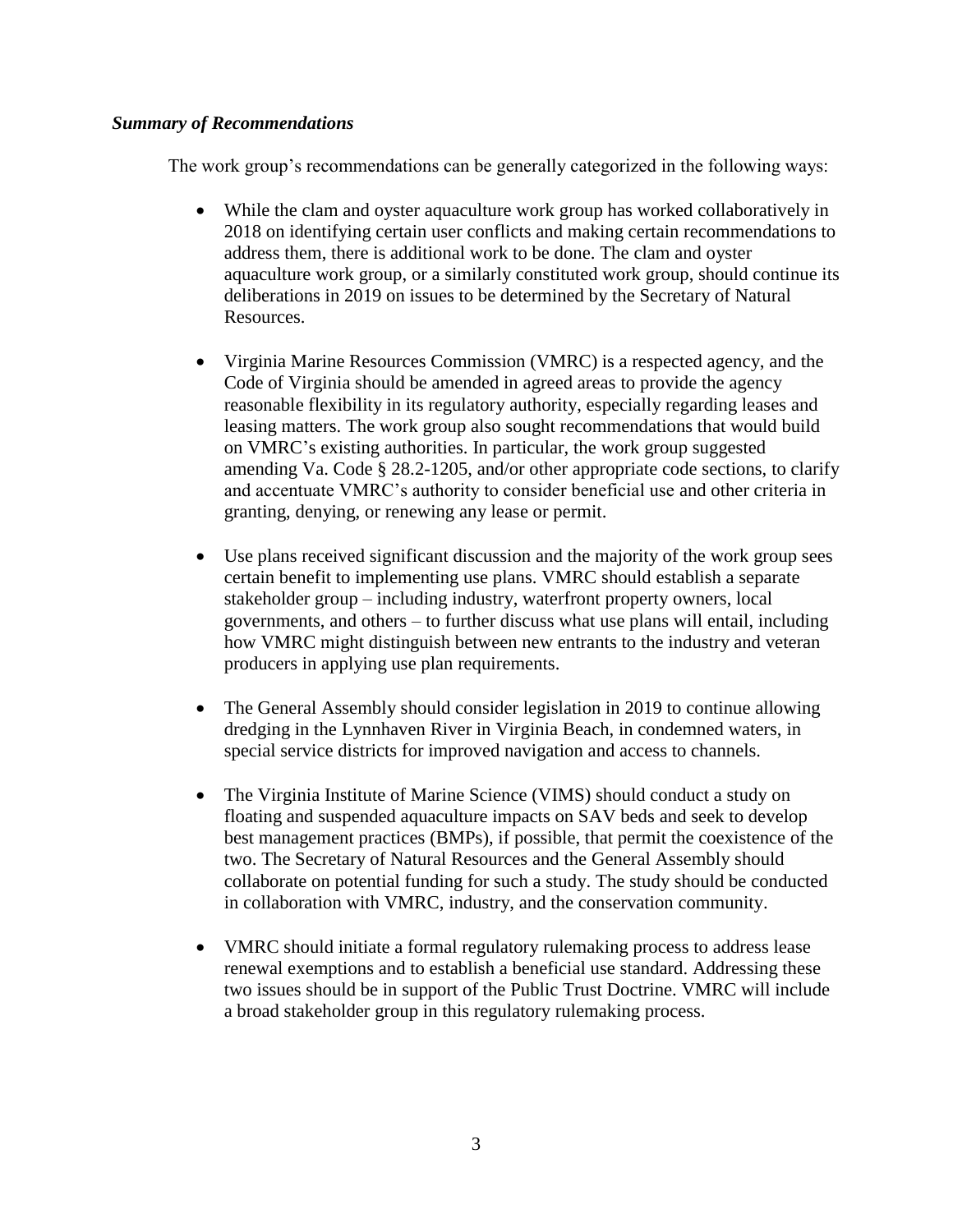• The General Assembly should consider legislation in 2019 to increase or establish certain lease-related fees – specifically, the lease application fee, lease transfer fee, and lease renewal fee. Such fee increases are to support VMRC operations that historically have been underfunded and have hampered the agency's administrative efficiencies in leasing, enforcement, and other functions. Other one-time, de minimis fees may be eliminated or consolidated.

#### **Introduction and Overview**

Shellfish aquaculture user conflict in Eastern Virginia is not a new phenomenon. However, in recent years, as cleaner waters have contributed to the growth of the aquaculture, and as waterfront properties continue to develop, user conflicts are becoming more frequent and acute.

Eastern Virginia is home to a thriving shellfish aquaculture industry. Industry growth has expanded as once-polluted and unproductive waters have become cleaner and oysters have returned to a newly viable habitat. The shellfish industry also continues to invest and reinvest in aquaculture operations in Virginia waters – tributaries to the Chesapeake Bay and in the Bay itself – on the Northern Neck, the Peninsula and Middle Peninsula, Hampton Roads, and the Eastern Shore. Significant aquaculture operations also exist on the seaside of the Eastern Shore. Today, Virginia's shellfish aquaculture industry is among the most robust of its kind in the nation.

Eastern Virginia also continues to experience population growth. Among the most desirable places to build new homes are along scenic waterways. This residential growth brings more recreational use of waterways. Additional waterfront residences also bring more docks, piers, and other boating and recreational support structures along shorelines.

As Governor Ralph Northam said when he addressed the work group's first meeting, today's user conflicts, as unfortunate as they might be, are the result of multiple good-news stories: cleaner water, more oyster ground, increasing coverage of submerged aquatic vegetation (SAV), a thriving shellfish industry, and growing recreational use of Virginia's waterways.

The work group's charge was to come together in a collegial and collaborative setting, identify various user conflicts, assess their causes, and propose consensus-based solutions to address them.

#### **Understanding Shellfish Aquaculture: Leasing, Laws, and Regulations**

It was important that before the work group delved deeply into identifying user conflicts and discussing possible statutory or regulatory solutions to them, the work group should receive a primer on the laws and regulations under which VMRC must operate when engaging industry, local governments, waterfront property owners, boaters, and others.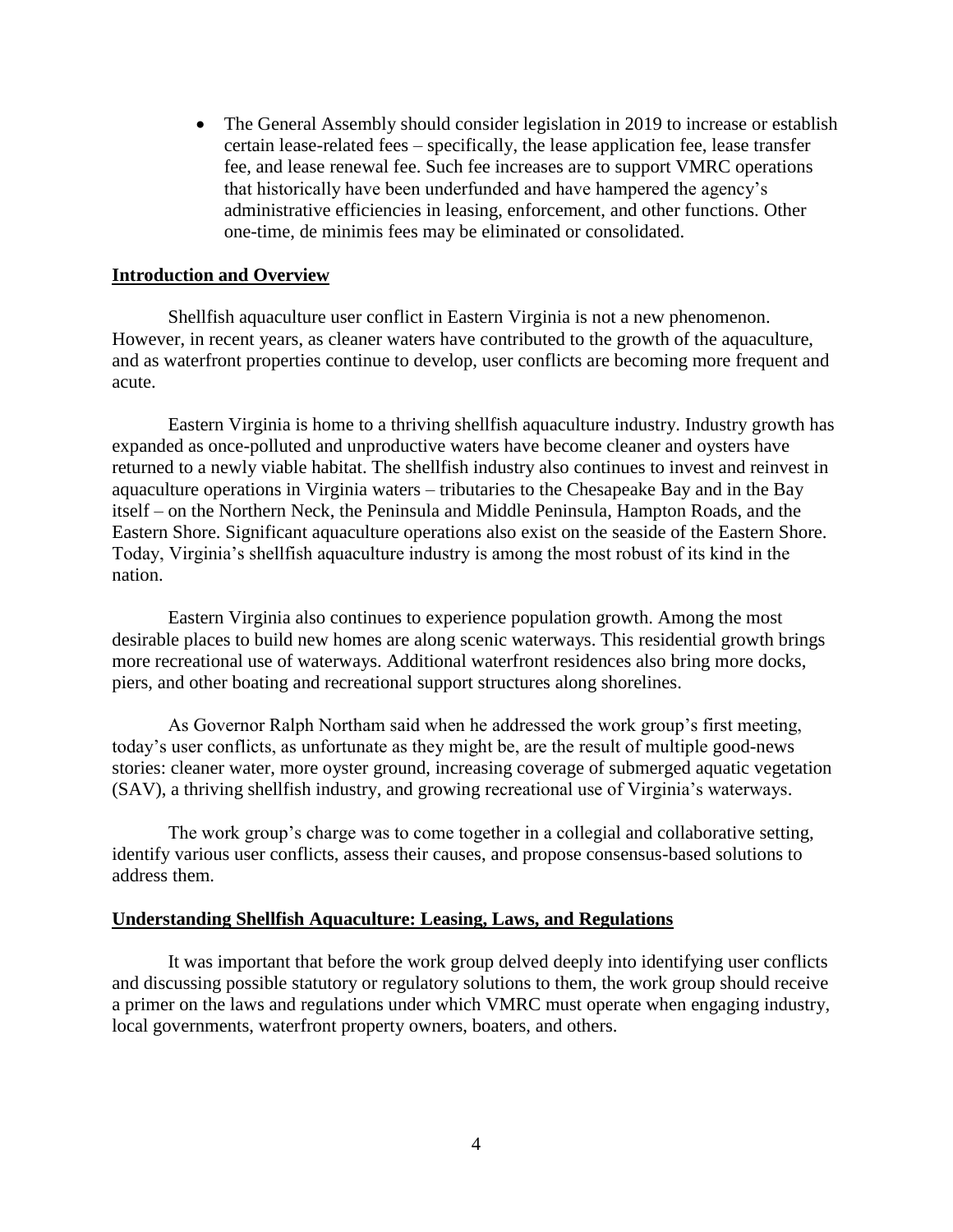VMRC staff provided in the first work group meeting an overview of Virginia laws and regulations that govern the agency's actions on non-commercial riparian shellfish growing, leasing of subaqueous lands, and commercial shellfish aquaculture.

This statutory and regulatory primer led to a robust discussion on such matters as the permitting process, leases, lease transfers, what "productivity" means and how it is applied, the agency's public interest review, public engagement on proposed leases, channel access, ground rents and other fees, pier construction, and more. This discussion helped identify or clarify early on many issues that would demand the work group's focus.

# **Identifying User Conflicts**

The work group preliminarily identified numerous types of user conflicts.

- Navigational
- Recreational
- Shellfish growing areas
- Piers
- Dredging
- Marking
- Safety
- Sea-level rise, shore protection projects
- SAVs
- Land-based resources to support shellfish industry

Related to these and other user conflicts, Secretary Strickler further underscored areas for the work group's focus.

- Shellfish aquaculture industry growth
- $\bullet$  Property rights
- Navigation
- Tourism
- Restoration goals
- Empowering VMRC

During early discussion about the above listed user conflicts, the work group found numerous issues that were common, or cross-cutting, among them.

- Permitting piers, dredging, and aquaculture
- Leases (generally; transfers, renewals, etc.)
- Lease renewal and transfer v. Productivity
- "Productivity" or "beneficial use" (definition of )
- Ground rents and one-time fees (application fees, transfer fees, recordation fees)
- Suburban area needs (onshore land use impacts, increased water recreation, etc.)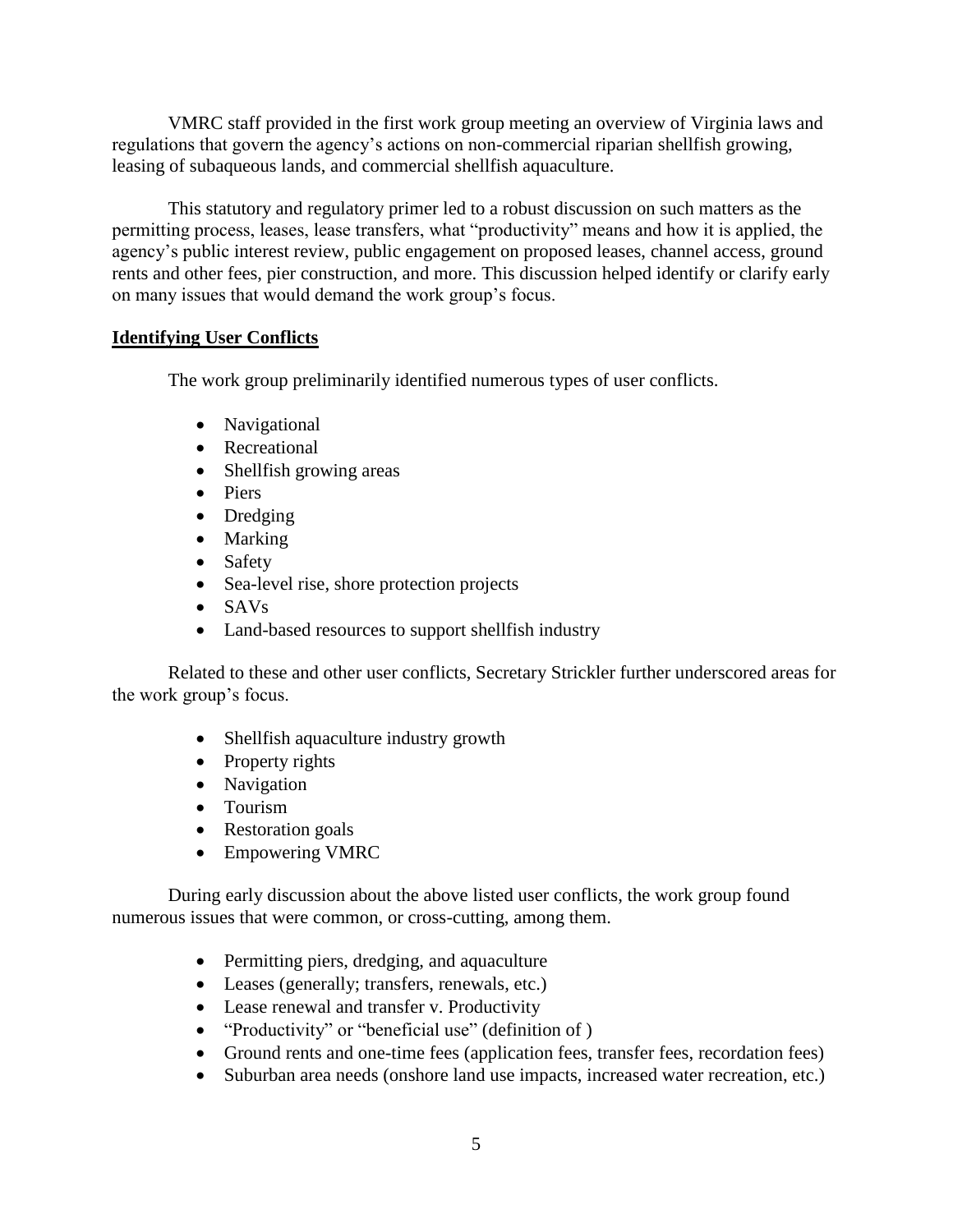The work group determined that by focusing on cross-cutting, common-denominator issues, they likely would be able to address and possibly fashion solutions to many of the identified user conflicts.

#### **General Points of Agreement or Affirmation**

Throughout the work group's discussions, there were numerous points that, by consensus, were generally agreed or affirmed, and which should be noted. Indeed, these points alone represent much of the work group's progress, aside from several more significant and actionable consensus items.

These points of agreement or affirmation are noted below. They are stand-alone points and are independent of each other. They may be useful guidance in further discussions.

- Aquaculture user conflicts are resulting in large part from cleaner waters where once unproductive shellfish grounds are now increasingly productive; a thriving aquaculture industry; increased SAV; increased waterfront development; and increased recreational use of waters.
- All clam and oyster aquaculture work group stakeholders remain committed to working collaboratively and in good faith to reach consensus wherever possible.
- Virginia Marine Resources Commission is a respected regulatory agency, and it should be given certain latitude to exercise discretion – to use "common sense," as many put it – on matters regarding leasing.
- VMRC is committed to improving its processes in generally agreed areas, including the electronic submission of applications and other materials and establishing a beneficial use standard.
- VMRC's ability to exercise discretion is sometimes limited by law.
- When the General Assembly considers legislation affecting VMRC's regulatory authority over leases and leasing, generally speaking, the legislation should not be overly prescriptive.
- VMRC is committed to following the law as established by the General Assembly. The agency is committed to developing regulations, within the confines of the law, and where applicable doing so via stakeholder engagement. VMRC is committed to process transparency.
- The Virginia shellfish aquaculture industry is thriving. Industry has invested heavily in research and development to improve aquaculture production techniques.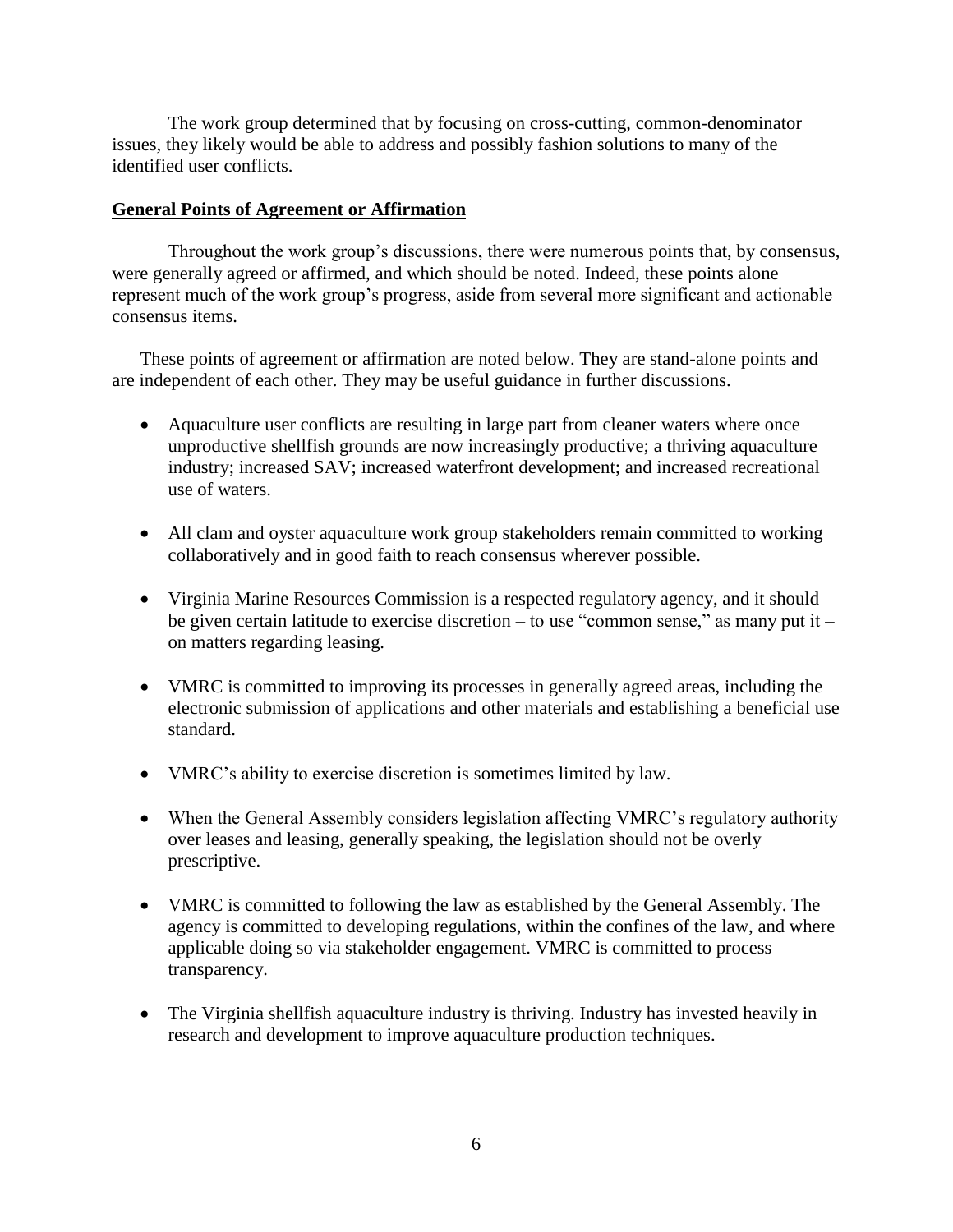- Local governments have an interest in what takes place in state-owned waters. Aquaculture leases and operations may have onshore and offshore impacts to private property owners and public infrastructure.
- Local governments generally support both habitat restoration and dredging for better navigational access to main channels.
- Generally speaking, waterfront property owners should have navigational access to channels.
- There is a need for greater public education regarding the rights of both watermen and property owners.
- Two recurring, cross-cutting issues in the work group's discussions are leases/leasing and beneficial use.
- VMRC should be able to ensure that leases are for production and other beneficial uses.
- Leasing public ground for non-beneficial use purposes especially for so-called "spite" leases" – is inappropriate. Further, leasing state-owned bottom for non-beneficial use purposes reduces ground available for lease and can push operations closer to the shoreline.
- VMRC should initiate a regulatory rulemaking to address lease renewal exemptions and to establish a beneficial use standard, with affected stakeholders being fully a part of the rulemaking process. Such rulemaking should be in furtherance and support of the Public Trust Doctrine.
- There may be legitimate business or operational reasons for producers to hold one lease or multiple leases but not have the lease or leases in active production at all times.
- Use plans may be helpful to regulators, industry, and the public. Use plans may help legitimize the public interest and review process. They may be insightful to a potential leaseholder's intentions and allow regulators to anticipate user conflicts. They may serve to support a leaseholder's intentions and operations. They may facilitate the application and renewal processes. They may provide greater public transparency.
- Use plans, if implemented, should be simple, flexible, unburdensome, and not costly to applicants.
- VMRC should establish a stakeholder group to further discuss what use plans will entail, including how VMRC might distinguish between new entrants to the industry and veteran producers in applying use plan requirements.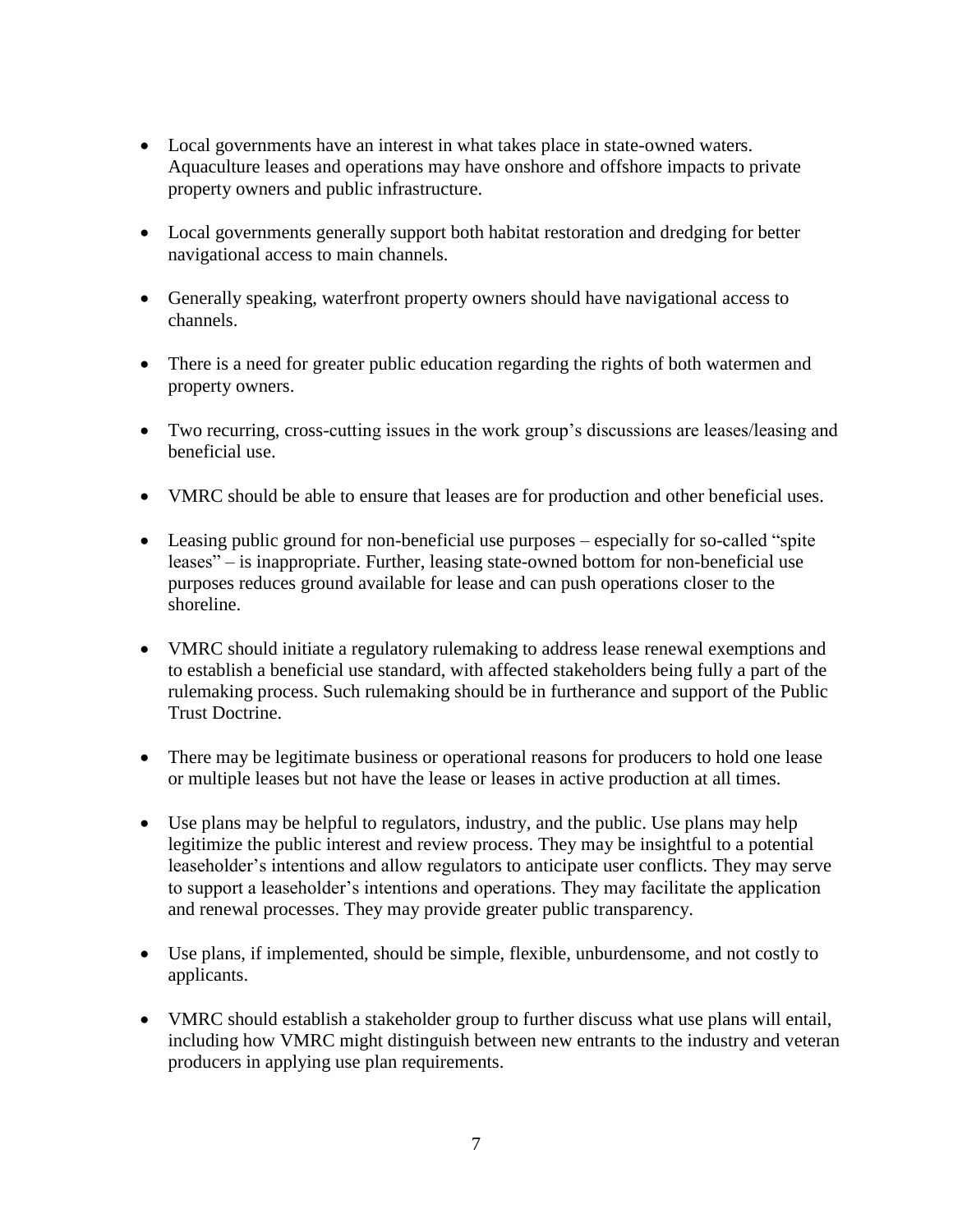- Dredging should be allowed through leased oyster grounds in condemned or nonproductive waters for improved navigation or access to channels. The Code of Virginia should be amended to reflect this. Such Code amendments should be restricted, for now, to the Lynnhaven River in Virginia Beach, in condemned waters, in the city's special service districts. Additional discussion was had to find consensus on circumstances allowing dredging through leased ground that is productive. (See the Addendum to this report for agreed resolution regarding dredging through leased productive grounds.)
- VMRC should establish an "appraisal" advisory group regarding developing guidelines to value leases and compensate leaseholders when leases are subject to dredging or other public projects. VMRC should assist local governments in working with leaseholders to identify appropriate compensation. (The need for an appraisal advisory group may be eliminated subject to ongoing stakeholder discussions.)
- Established sanctuary reefs should be considered a beneficial use.
- There is interest in knowing whether floating and suspended aquaculture can be compatibly conducted over SAV beds with the use of BMPs. The Virginia Institute of Marine Science should conduct a study in collaboration with VMRC, industry, and the conservation community.
- Industry and other stakeholders agree that VMRC is underfunded in key areas and such underfunding may significantly hamper the agency's operations. As a result, industry and other stakeholders who rely on the agency timely processing licenses and permits, for example, are negatively impacted. Industry and other stakeholders agree that certain VMRC fees should be increased to support the agency's operations, with other de minimis fees eliminated or consolidated.

## **Consensus Recommendations**

## **Beneficial Use**

In the work group's discussion, the issue of "beneficial use" came up many times. It was a common denominator to a number of lease- or leasing-related matters, including leaseholder rights, lease applicants' intentions, enforcement of leases, lease transfers, lease renewals, subleasing, exercise of regulatory discretion, use plans, restoration, dredging, and more. All work group members agreed that the definition of beneficial use is central and required focused discussion.

The work group considered various possible criteria to determine, fairly, beneficial use. Such possible criteria discussed included minimum productivity requirements, propagating and planting requirements, how leased parcels factor into aquaculture operations (such as rotating), how grounds are used for conservation, and more.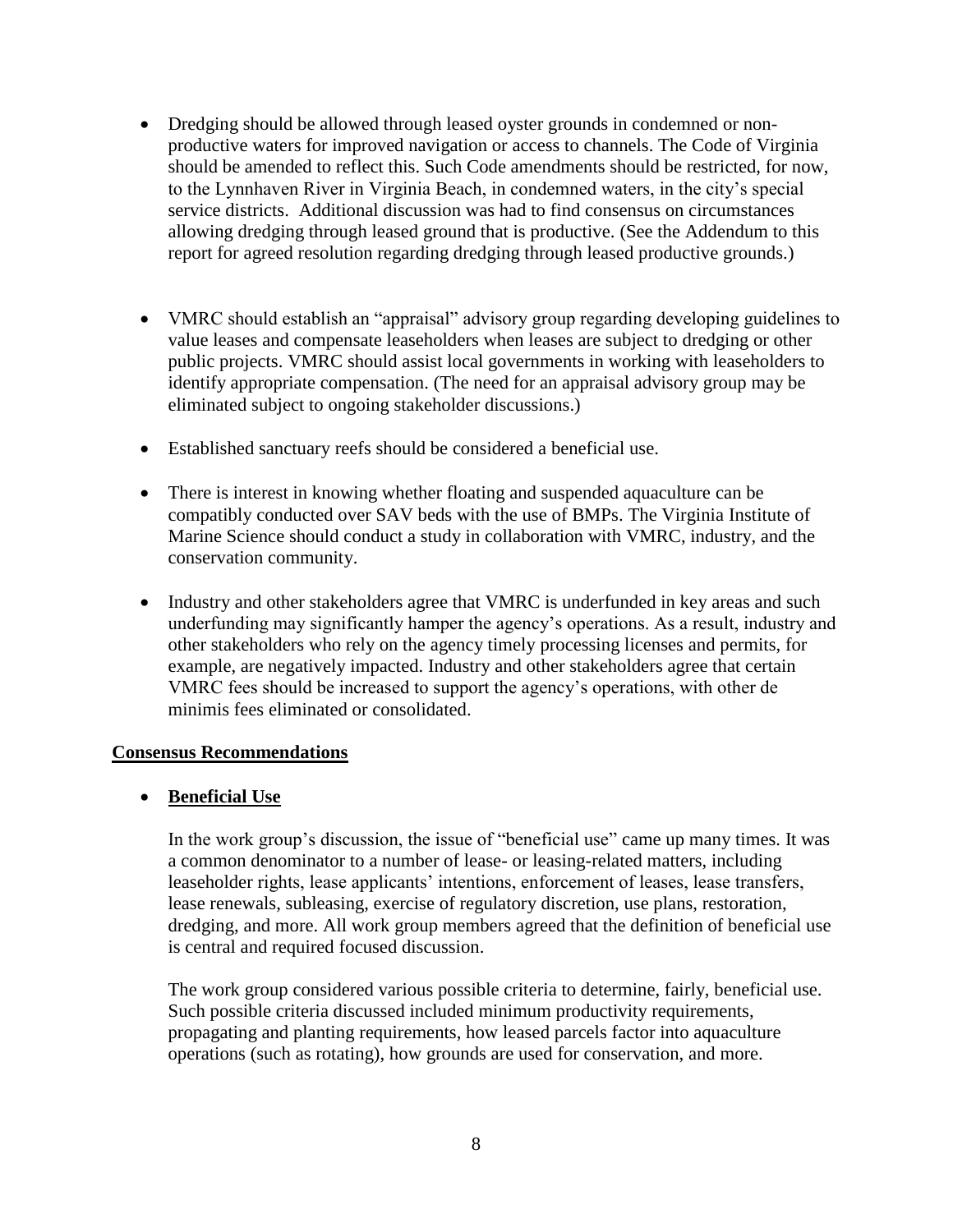Beneficial use also can be instrumental in identifying "bad actors" – i.e., leaseholders who hold ground for reasons other than clam or oyster production, which sometimes may be for nefarious purposes.

The work group agreed broadly that state-owned bottomlands should be leased in furtherance of the Public Trust Doctrine. This would include, for example, traditional shellfish planting and harvesting, aquaculture operations, and restoration and conservation.

In the end, the work group agreed that VMRC should initiate an official regulatory rulemaking process to address beneficial use and to establish a beneficial use standard. It also was agreed that VMRC would include stakeholders in the rulemaking process.

VMRC staff also believe that establishing a beneficial use standard in regulation will enable the agency to more clearly exercise its duly granted authority (and discretion) on lease and leasing matters as it takes into consideration both applicants' and the public's interests.

o **CONSENSUS:** The work group recommends that VMRC initiate an official regulatory rulemaking process, with full stakeholder involvement, to develop a beneficial use standard. (Note: This regulatory rulemaking initiative may be combined with the consensus recommendation to initiate regulatory rulemaking to address lease renewal exemptions.)

# **Use Plans**

As the work group discussed various issues – from VMRC regulatory oversight to leasing to productivity criteria and more – the concept of "use plans" continuously came up, and was seen by a majority of the work group as a potential solution, or partial solution, to certain problems related to use conflicts.

A use plan would be an approximately two-page document accompanying a lease application that would generally indicate how the applicant plans to use the bottomland to be leased. A use plan would be simple, unburdensome, and not costly to the applicant. It also would be flexible and amendable upon certain circumstance or operational changes. As discussed, a use plan likely would indicate such things as anticipated type of planting or propagation; type of aquaculture structure, if applicable; estimated acreage to be leased; estimated production goals; etc. A use plan would not seek proprietary or strategic business information.

The work group had robust discussion over use plans. While some expressed concern over what information would be required and how use plans would be used by regulators, it was generally agreed that use plans would provide regulators and the public with a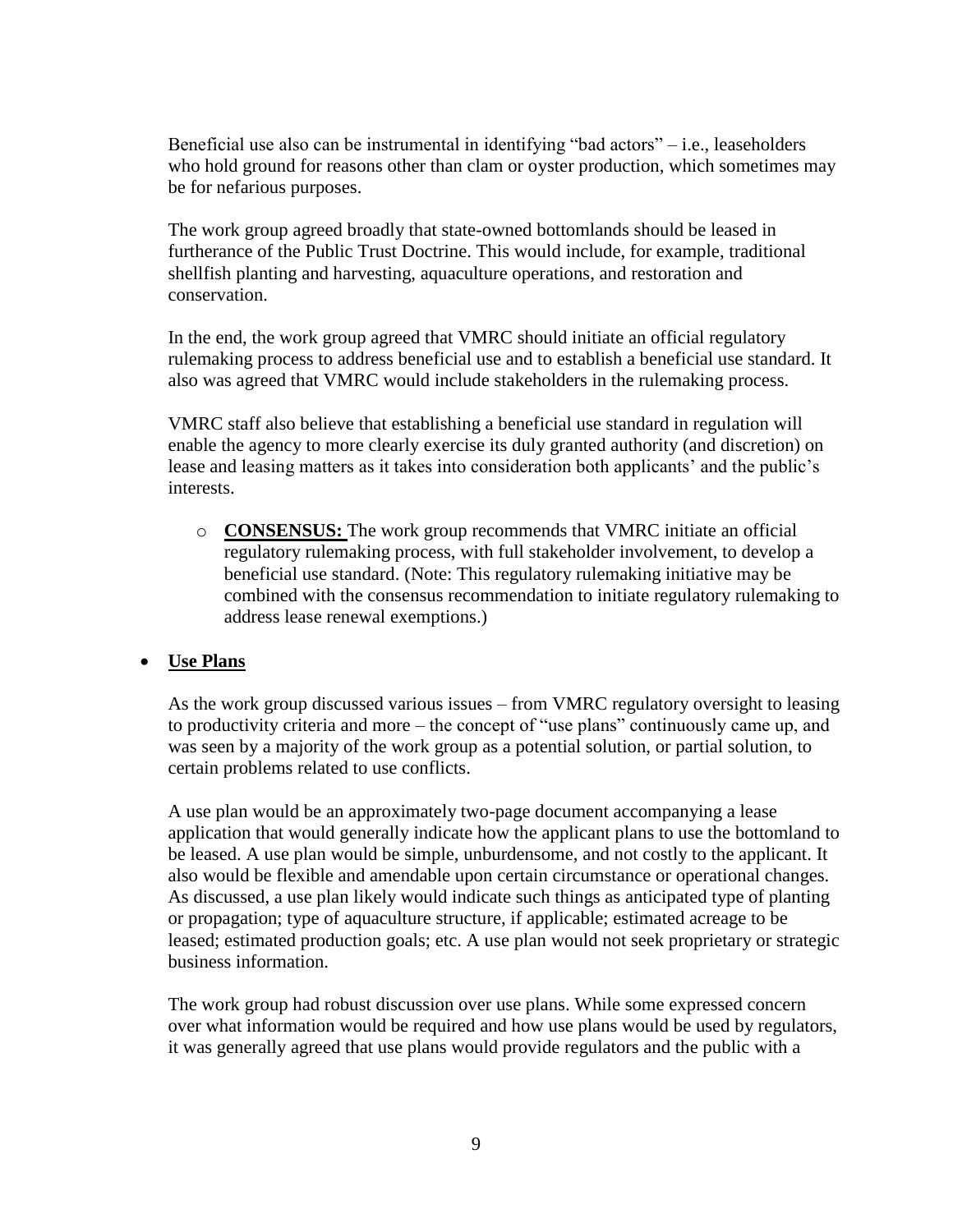single document indicating a leaseholder's intentions for a parcel. Some also believed that use plans may speed up the lease application process as well as be a general publicinformation tool and provide certain transparency.

In particular, it was agreed that VMRC, in determining who should be required to provide a use plan, should distinguish between new entrants to the aquaculture industry who have no production history and industry veterans who have a clear history of production.

All generally agreed that new entrants to the industry who have no production history should have to prepare a use plan.

There was not full consensus on whether aquaculture industry veterans who have a clear history of production should or should not have to provide a use plan for lease renewals – i.e., whether industry veterans should just provide a use plan with a lease application for new ground where they had no production history.

It also was determined that VMRC has existing authority to enter into a regulatory process to establish use plan-related regulations. However, it is at present unclear whether VMRC currently has authority to enforce use plans.

o **CONSENSUS:** The work group concluded that VMRC and stakeholders should engage more – establish a separate work group – to discuss use plans. A majority of the work group does not object to use plans, based on the provisions generally noted above, and looks forward to a use plan stakeholder group being formed to discuss what use plans will entail, including how VMRC might distinguish between new entrants to the industry and veteran producers in applying use plan requirements.

# **Dredging for Improved Navigation (Lynnhaven River)**

Impacting leased ground to improve navigation or to allow for better access to channels is not a new issue. The General Assembly, VMRC, and local governments have been debating it for several years, with some progress being made. All agreed there exists broad good will and a desire to improve upon previous progress made and come up with an agreed upon solution. The controversy around this issue has been most accentuated in Virginia Beach and the Lynnhaven River.

The work group agreed that waterfront property owners should have access to channels. That fundamental point is not in dispute. What is centrally at issue is dredging through productive leased ground.

The work group agreed that when leased ground is condemned or non-productive, then dredging for improved navigation and access to channels should be allowed. All agreed that, in these circumstances, there is a public good that should be noted.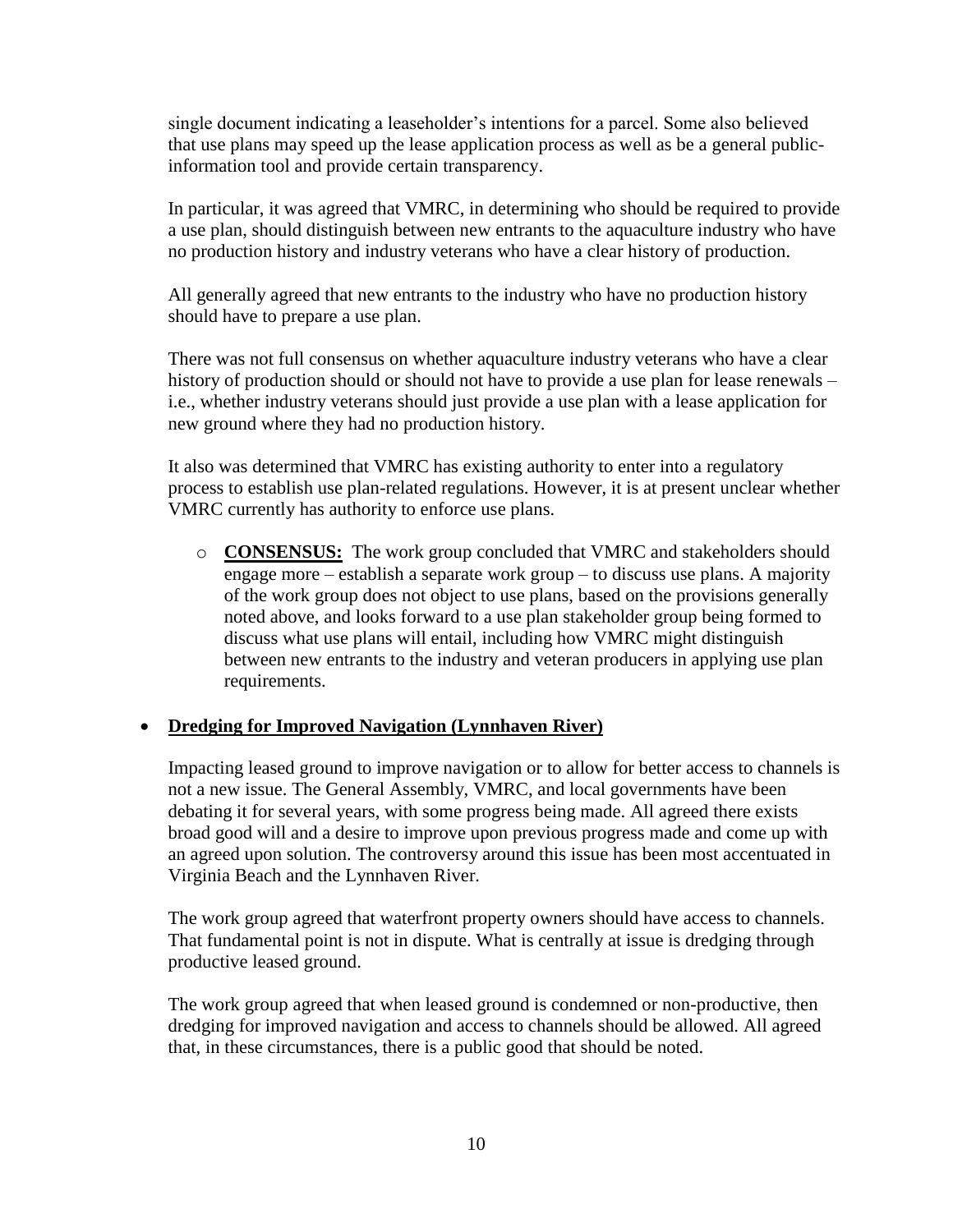However, the work group did not fully agree on the circumstances under which productive leased ground could be dredged. Additional discussion among the most affected stakeholders will continue, with hope that an approach to resolving the issue will materialize in the weeks ahead.

Additionally, the work group agreed that VMRC would establish an "appraisal work group" to advise the agency on developing guidelines regarding the valuation of leases and compensation to leaseholders when leases are subject to dredging or other public uses. (The need for an appraisal advisory group may be eliminated subject to ongoing stakeholder discussions.)

The work group acknowledged that there exists an acute problem on the Lynnhaven River in Virginia Beach, where dredging for improved navigation is desired but there are a small number of leases in the areas that complicate proposed dredging plans. The work group agreed to focus on the Lynnhaven River and its well-known and defined dredging issue.

o **CONSENSUS:** The work group agrees that municipal dredging should be allowed on the Lynnhaven River in the special service districts through leases in condemned or non-productive waters. The work group agrees that there should be a notice provision – i.e., conceptually, VMRC would send a registered letter to leaseholders at their last-known address and require a response within 30 days; if no response, then permission to dredge in condemned grounds is deemed granted (or something along these lines) – and that the current July 1, 2019, sunset in Va. Code § 28.2-618.5 should be extended by 16 years to July 1, 2035. The work group also clarified that established sanctuary reefs should be considered a "beneficial use" and be considered in any dredging plan. Additional discussion among key stakeholders must be had to achieve agreement on circumstances allowing dredging through leased ground that is productive.

## **Leases and Leasing**

Leases and leasing matters are central to almost any discussion about the aquaculture industry. Such also is central to almost any discussion about aquaculture-related user conflicts between industry, waterfront property owners, local government offshore interests, dredging, navigation, riparian rights, piers, and more.

Leases and leasing were thus central to almost every user conflict-related issue identified and discussed by the work group.

The work group immersed itself in leasing matters – policy, regulation, law; administrative oversight and processes; applications, renewals, transfers; enforcement; beneficial use and lease roles in aquaculture operations; and ground rents and related fees.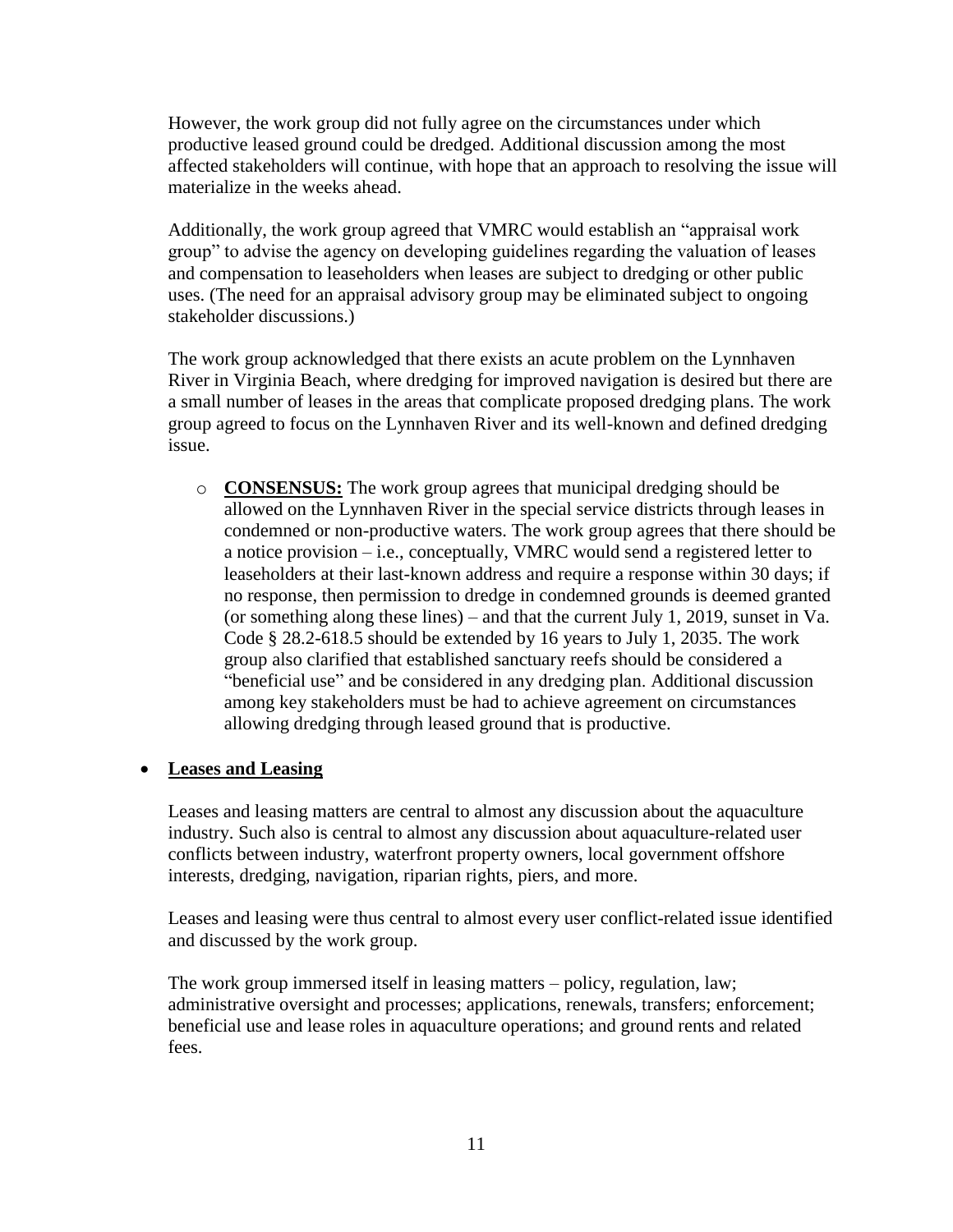VMRC staff fully participated in the work group's discussion on leases and leasing matters, which was helpful. The work group acknowledged that in considering lease applications VMRC is at times put in difficult positions when considering industry, local government, and community interests. Sometimes, the difficult positions result from regulatory and statutory constraints and thus the agency's reduced discretion. As noted, VMRC must adhere to existing regulation and law in rendering decisions.

The work group agreed that certain lease and leasing-related reforms, or clarifications, are in order. The group also generally agreed that the aquaculture industry has significantly grown and strengthened in recent decades and thus care should be taken to not "over correct" when considering leasing-related changes to guidance, policy, regulation, or laws.

Generally, the work group's lease and leasing-related discussions often reverted to discussions of VMRC's authority (i.e., discretion), aquaculture operations, use plans, beneficial use (i.e., productivity), dredging, conservation, and other related issues.

Most central to the work group's lease-related discussions, however, was lease renewal exemptions. It is in clarifying or reforming lease renewal exemptions that the work group believed held most promise for addressing a number of lease or leasing issues.

For the most part, the work group agreed that any reforms to leasing guidance, policy, regulations, or laws should focus on unproductive leased ground and "bad actors" – i.e., those who may be leasing state-owned bottom for non-beneficial use purposes. All agreed that such is not in keeping with the Commonwealth's interests (especially regarding the Public Trust Doctrine), local governments' interests, waterfront property owners' interests, the conservation community's interests, or the industry's interests.

The work group noted that one example of bad actors' abuse of leasing is, in the case of lease renewal applications, an applicant moving to transfer a lease, often to a relative, when a renewal application is denied. The work group agreed that this loophole should be closed. The work group also agreed that among VMRC's criteria for considering lease renewal applications should be a lease be in good standing and being for beneficial use.

The work group also was mindful that leaseholders who are not commercial operators but who often hold small leases for personal, small bushel harvesting should not be unduly harmed by any broad reforms that might be instituted.

The work group underscored that any reforms to leasing guidance, policy, regulations, or laws should foremost be in support of the Public Trust Doctrine.

As much of the work group's discussion centered on lease renewal exemptions and beneficial use, the work group agreed that VMRC should initiate an official regulatory rulemaking process, with full stakeholder involvement, to address lease renewal exemptions and a beneficial use standard. VMRC is supportive of this.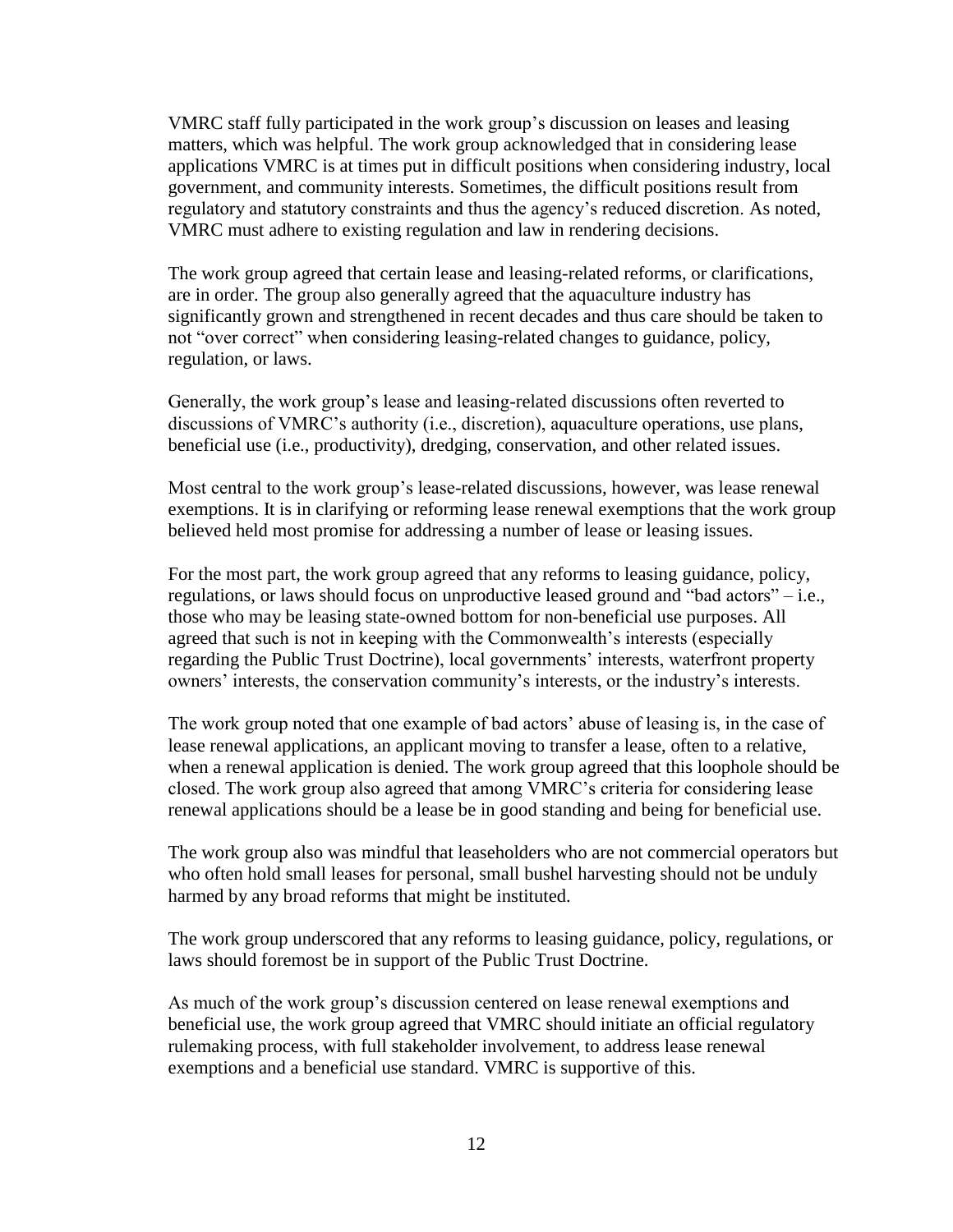Regarding leasing-related matters – especially lease renewal exemptions and VMRC's authority and discretion – the work group focused on three pertinent sections of the Code of Virginia: § 28.2-607, § 28.2-613, and §28.2-1205, with the latter being the chief focus. The work group sought to agree on amendments to these three Code sections that would (i) give VMRC clearer authority to grant or deny or renew any permit or lease; (ii) ensure that oyster disease remains a factor in assessing a leaseholder's productivity level on leased ground when considering lease renewals; (iii) ensure that the benefits of shellfish aquaculture is a factor when considering lease renewals; and (iv) make other necessary amendments to the three Code sections to ensure that they not only are not in conflict with each other but indeed are complementary.

The work group agreed to two consensus positions and actions. Each is independent of the other.

- o **CONSENSUS:** VMRC should initiate an official regulatory rulemaking process to address lease renewal exemptions. Such rulemaking should be principally in support of the Public Trust Doctrine. The agency shall establish a stakeholder group as part of the regulatory rulemaking process. (Note: This regulatory rulemaking initiative may be combined with the consensus recommendation to initiate regulatory rulemaking to establish a beneficial use standard.)
- o **CONSENSUS:** The work group agreed that the Secretary of Natural Resources and VMRC staff should work with General Assembly members to prepare legislation for introduction in the 2019 General Assembly session that amends Va. Code § 28.2-600, § 28.2-607, § 28.2-613, and/or §28.2-1205 to make clearer that VMRC has discretion to grant, deny, or renew leases in furtherance of the Public Trust Doctrine and to ensure that leased state-owned bottom is for beneficial use. One amendment should make clear that VMRC has discretion to deny or adjust riparian lease boundaries. However, the principle Code section pertaining to VMRC's authority (and discretion) regarding leases and leasing is §28.2-1205. Amendments to state code should include among the agency's lease-related decision-making criteria the potential of oyster disease impacts and the benefits of shellfish aquaculture. Last, in amending these Code sections, care should be taken to ensure that the Code sections, read together, are not in conflict and are indeed complementary.

## **Subaqueous Vegetation BMP Study**

The work group noted that there has long been discussion among industry, VMRC, and scientists on whether floating or suspended aquaculture in SAV beds are harmful, neutral, or beneficial to the viability of the beds.

It also has been noted that the Virginia Institute of Marine Science (VIMS) has the experts who could address such questions and its work and results would be widely accepted.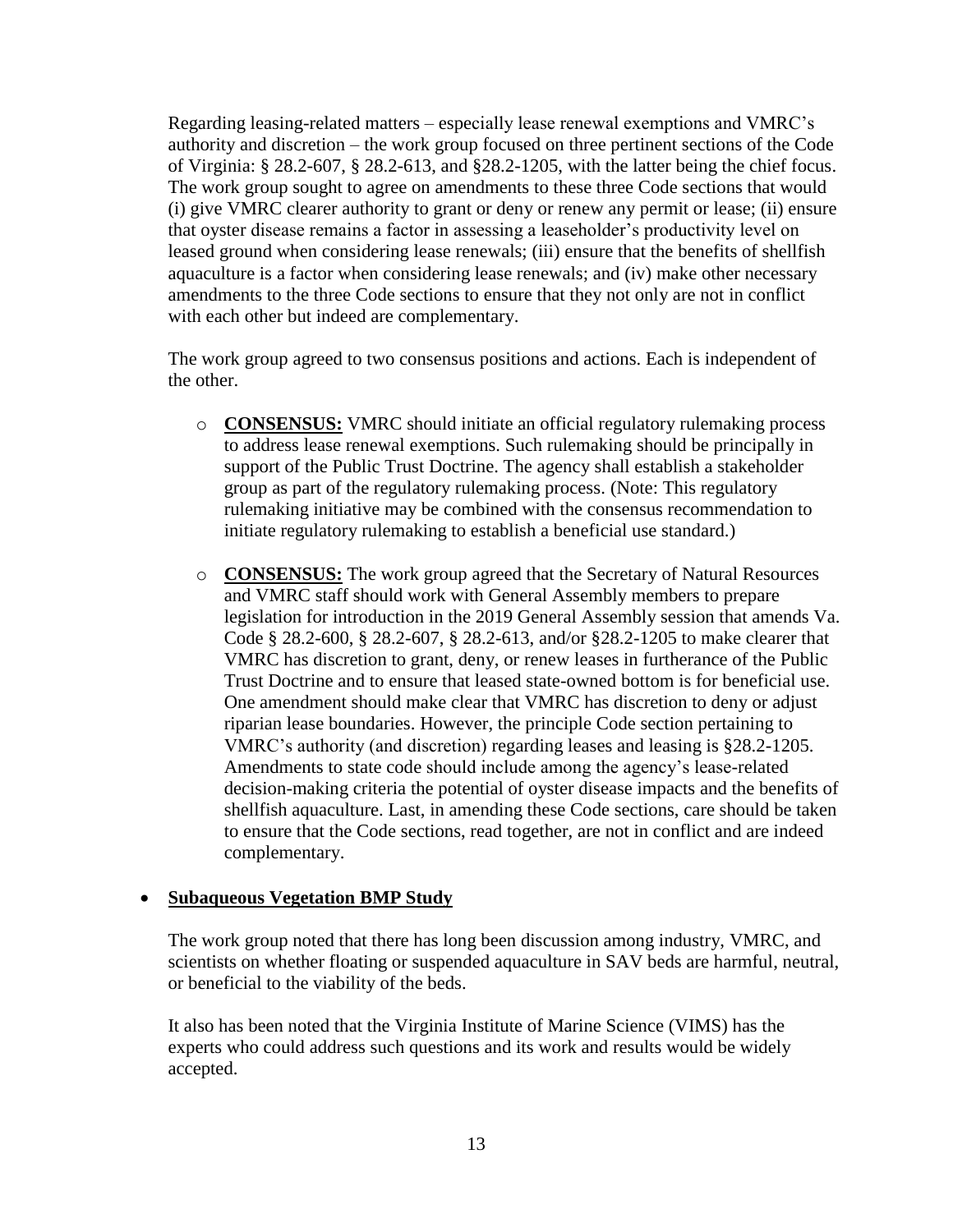o **CONSENSUS:** The work group agreed that VIMS would design and conduct an SAV BMP study in collaboration with industry. It also was agreed that the study would endeavor to provide clarity within two years, with periodic updates, on whether floating or suspended aquaculture could be compatibly conducted within SAV beds with the use of BMPs. VMRC will have to issue certain permits to allow the study. It also is understood that such a study will be contingent upon funding. VMRC also will not update its guidance in this area until after the study's completion and its results assessed.

## **VMRC Revenues, Increased Fees**

Over the course of the work group's four meetings, its members tackled a number of difficult issues, with all intuitively knowing that among the most difficult would be those related to potential fee increases that would be paid mostly by industry. However, the work group also knew that after many years of fee increases being discussed, with various proposals being made, there has been in recent years a growing acceptance that some fee increases are warranted.

If there are to be fee increases, however, the work group wanted to put good, rational thought to it during its meetings (time was somewhat limited), and it wanted to ensure, to the extent possible, that the public revenues generated from increased fees would address key VMRC needs, such as surveying related to lease applications (there has been a backlog in recent years), enforcement, etc. All this said, the industry wanted to have further discussion on the options considered during its facilitated meetings. (Indeed, further discussions were had on fees. See the Addendum to this report for details on the agreed resolution to a new fee structure.)

VMRC staff provided ballpark estimates on the total revenues generated from certain fees, which helped put into context the amount of new revenue certain potential fee increases might generate and how such new revenue might help address VMRC operational needs.

The work group considered the various monies the industry pays, in one form or another, to the Commonwealth – ground rents for leased bottomland and one-time fees, such as lease application fees, lease transfer fees, recordation fees, and assignment fees. Some produce significant revenues and some do not (recordation fees and assignment fees are de minimis).

Increases to the current \$1.50/acre ground rent was discussed. This is not a new issue. The current ground rent rate was set more than 50 years ago and has not changed. Adjusted for a half-century's inflation, it would be significantly higher. Industry defended the low ground rent fee, noting that it costs an operator many thousands of dollars per acre to ready an acre of bottom for production. Industry also noted that the one other state that rivals Virginia's thriving aquaculture industry – Louisiana – has an equally low ground rent rate.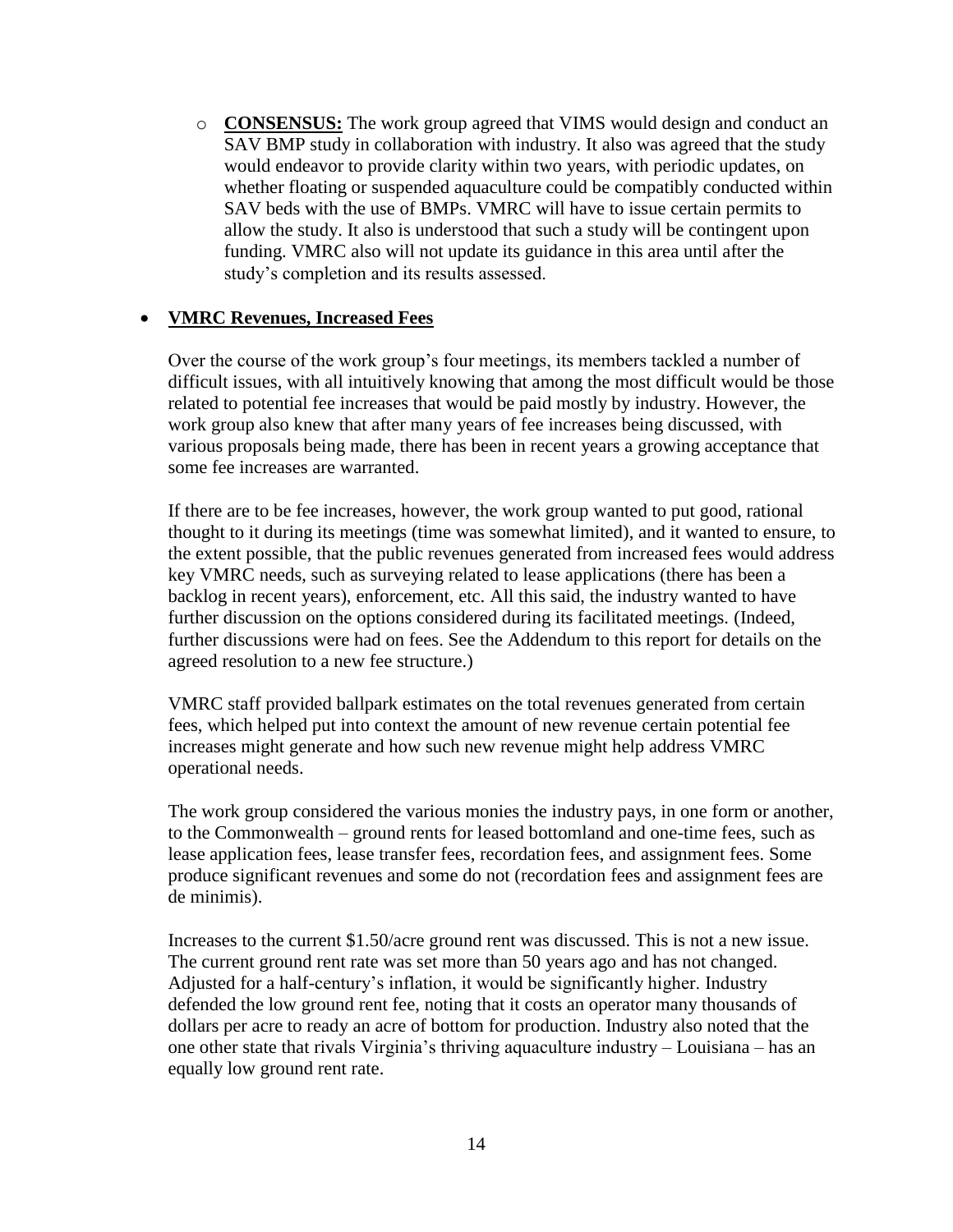All this said, industry, as represented on the work group, did not rule out a potential ground rent increase, so long as it had parameters. For example, the work group discussed, conceptually, a modest increase if it were structured to be phased in over many years. Such, they suggested, would allow operators to gradually adjust business plans to account for such ground rent increases.

The work group concluded, however, that it would be more productive to discuss potential increases in one-time fees. The group believed that increases in one-time fees offered a greater likelihood of stakeholder (industry) acceptance.

The work group thus focused its discussion on lease application fees, lease transfer fees, lease renewal fees, recordation fees, and assignment fees.

In addition to discussing how certain fee increases might help fund key VMRC operational needs, the work group also underscored that fee increases would help deter some bad actors who take advantage of low fees to lease bottom for non-beneficial uses. The work group agreed that fee increases – especially if substantial increases – could serve a key strategic purpose in helping deter leasing for reasons other than clam or oyster production, conservation, or other beneficial uses.

The work group agreed that the time is right to advocate for increases in one-time fees, namely the lease application fee and the lease transfer fee. The work group also agreed to advocate for the establishment of a lease renewal fee. And the work group agreed to support the elimination of the recordation fee and assignment fee, which would be consolidated into a substantially increased lease application fee or lease transfer fee.

It should be noted, clearly, that the work group advocated for truly substantial fee increases. The group advocated – clearly and strongly – for an increase in the lease application fee from its current \$25 to \$1,000. The work group similarly advocated  $$ clearly and strongly – that the lease transfer fee be boosted from its current \$5 or \$10 fee to \$1,000. And the work group advocated – clearly and strongly – to establish, for the first time, a \$300 lease renewal fee. The work group also agreed that the recordation fee and assignment fee be eliminated (VMRC staff also agreed to eliminating these two fees).

Particularly, to achieve the \$1,000 sum for the lease application fee and the lease transfer fee, the work group discussed several options. Option 1 included, simply, a \$1,000 application fee, regardless of the acreage to be leased (this option received certain favorable consideration). Option 2 included a \$300 base fee, with the balance being achieved via an additional dollar-per-acre fee (this was not industry's preferred option, and indeed was not generally agreed). Option 3 included, conceptually, a three-tiered fee structure aligned with certain acre-ranges to be leased (this option received certain favorable consideration).

Last, importantly, it should be noted that, at present, lease-related fees paid are deposited in the state's General Fund – meaning they do not remain at VMRC. The Secretary of Natural Resources, legislators, VMRC, and stakeholders should have further discussions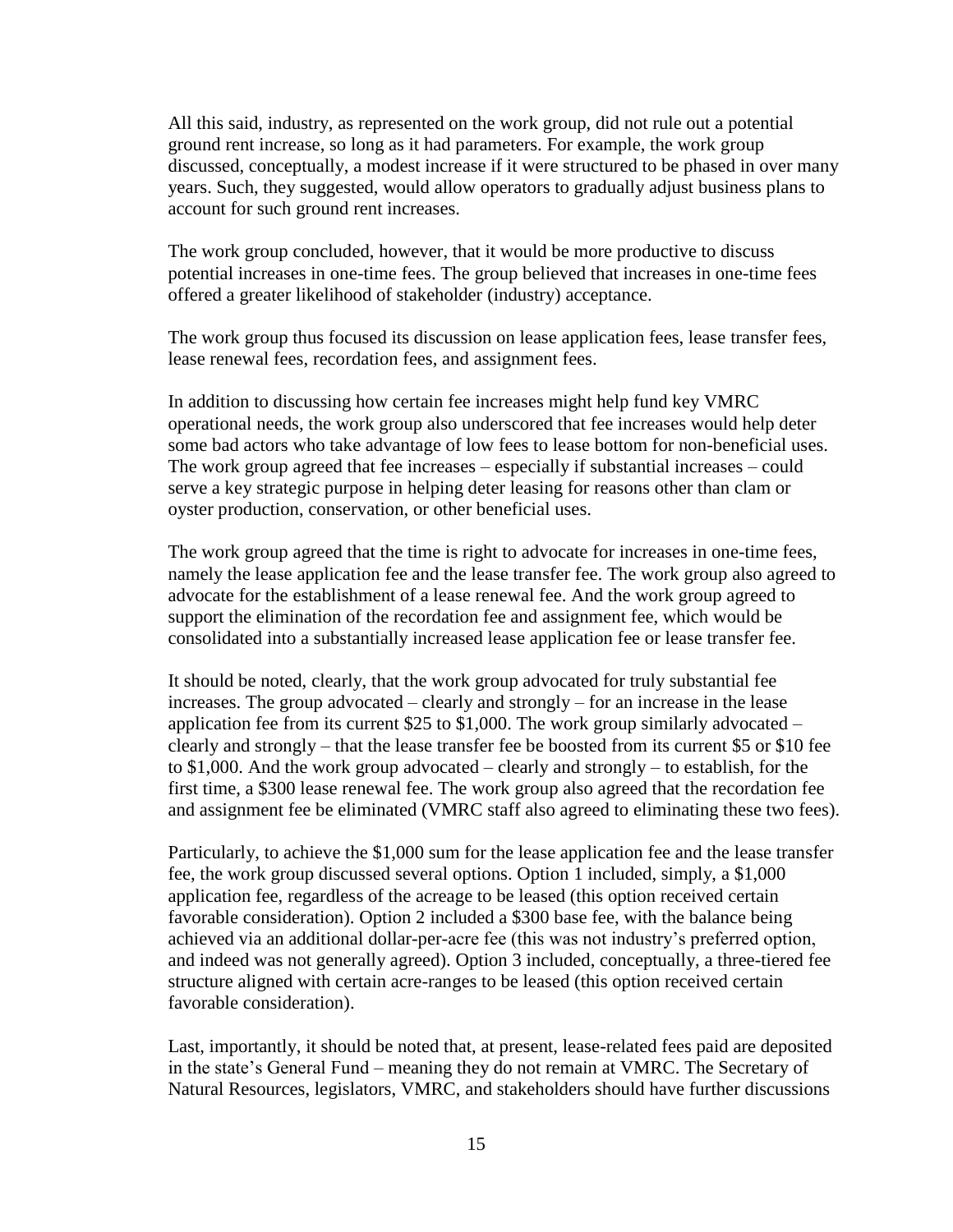regarding whether certain fees should continue being deposited into the General Fund or be dedicated to VMRC and directed toward certain operational needs important to those who principally pay the fees.

o **CONSENSUS:** The work group agreed that the time is right to advocate for certain fee increases. The work group agreed to support increases in the following one-time fees:

(i) lease application fee – increase lease application fee from its current \$25 to the equivalent of \$1,000, achieved preferably by a \$1,000 flat fee or via a three-tiered fee structure aligned with certain acre-ranges to be leased; in preparation for potential 2019 legislation, VMRC staff will provide lease-related revenue information to aid stakeholders in determining how a fee structure might be established to meet certain agreed upon goals;

(ii) transfer fee – increase the transfer fee from its current \$5 or \$10 fee to the equivalent of \$1,000, achieved preferably by a \$1,000 flat fee or via a three-tiered fee structure aligned with certain acre-ranges to be leases; in preparation for potential 2019 legislation, VMRC staff will provide lease-related revenue information to aid stakeholders in determining how a fee structure might be established to meet certain agreed upon goals;

(iii) lease renewal fee – establish a lease renewal fee in the amount of \$300; this would be paid at the time of an approved 10-year lease renewal;

(iv) recordation fee and assignment fee – eliminate recordation fee and the assignment fee (these are de minimis fees and will be assumed in the lease application fee and lease transfer fee).

The work group agreed that legislation to adjust the above fees, as described in options above, should be introduced in the 2019 General Assembly. In order to have legislation introduced in the 2019 General Assembly session, VMRC must prepare fee-increase scenarios and discuss options with stakeholders. The work group further agreed to strongly encourage key stakeholder constituencies to actively support fee-increase legislation during the 2019 General Assembly that is in keeping with the above.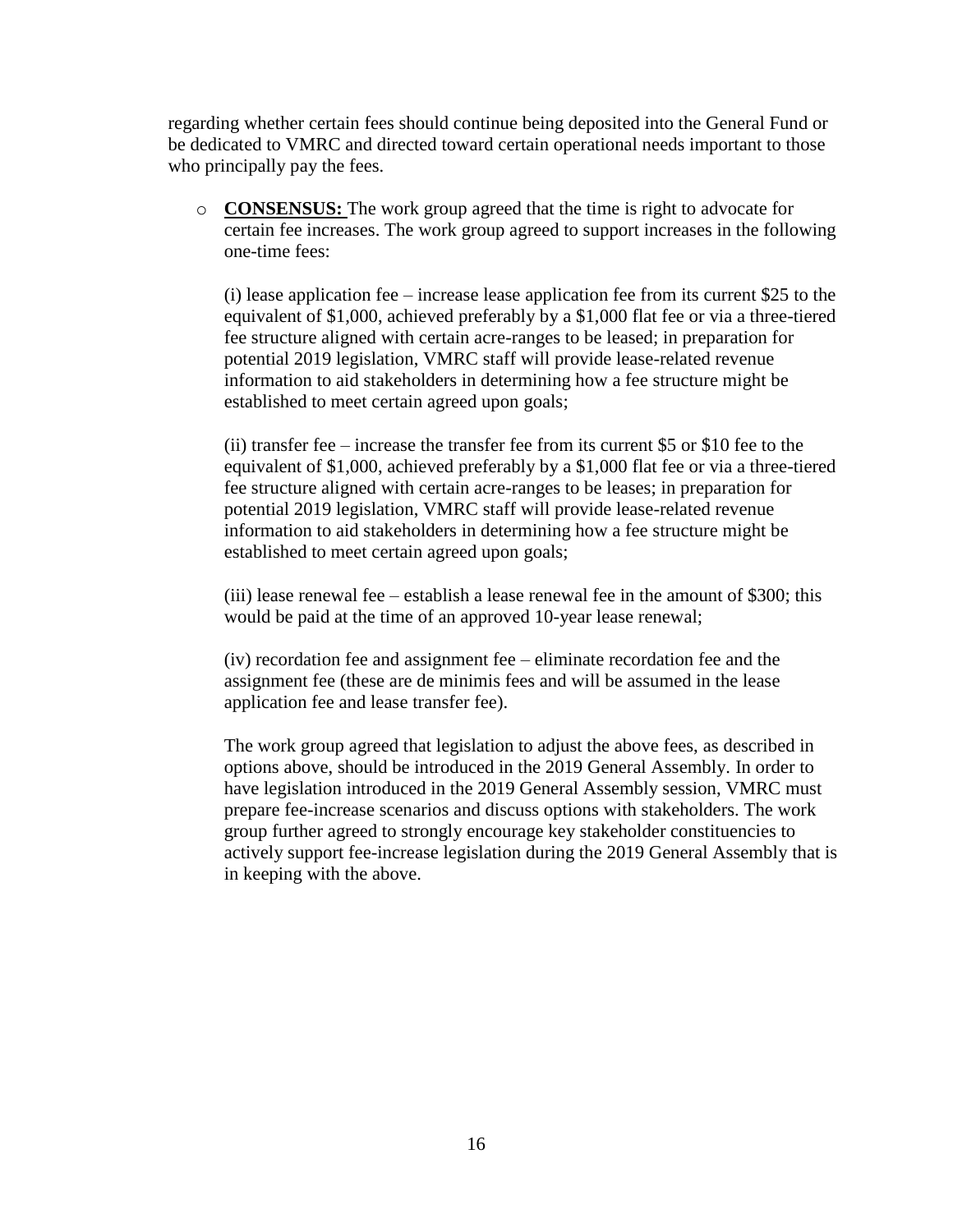# **Action Items**

- Strive to submit final work group report to the Office of the Secretary of Natural Resources (OSNR) for release by December 15, 2018.
- Legislation to be prepared for the 2019 General Assembly to amend the Code of Virginia to allow dredging in the Lynnhaven River in Virginia Beach in condemned or unproductive waters in special service districts. The Code also should be amended to grant VMRC discretion to deny or adjust proposed riparian lease boundaries.
- OSNR and General Assembly to collaborate on potential funding for a VIMS-led SAV BMP study on floating or suspended aquaculture's impacts on SAV beds.
- VMRC to establish stakeholder group to discuss how what use plans will entail, including how VMRC might distinguish between new entrants to the industry and veteran producers in applying use plan requirements.
- VMRC to establish an "appraisal" work group consisting of certain aquaculture and other relevantly experienced persons to advise the agency on developing guidelines regarding the valuation of leases and compensation to leaseholders when leases are subject to dredging or other public uses.
- VMRC to exercise existing authority to begin, in due course, accepting lease applications and other material via electronic means.
- VMRC to initiate an official regulatory rulemaking initiative, including stakeholders, to address lease renewal exemptions and a beneficial use standard. These may be separate rulemaking processes or combined to address both.
- Legislation to be prepared for the 2019 General Assembly to increase the lease application fee, increase the lease transfer fee, establish the lease renewal fee, eliminate the recordation fee, and eliminate the assignment fee.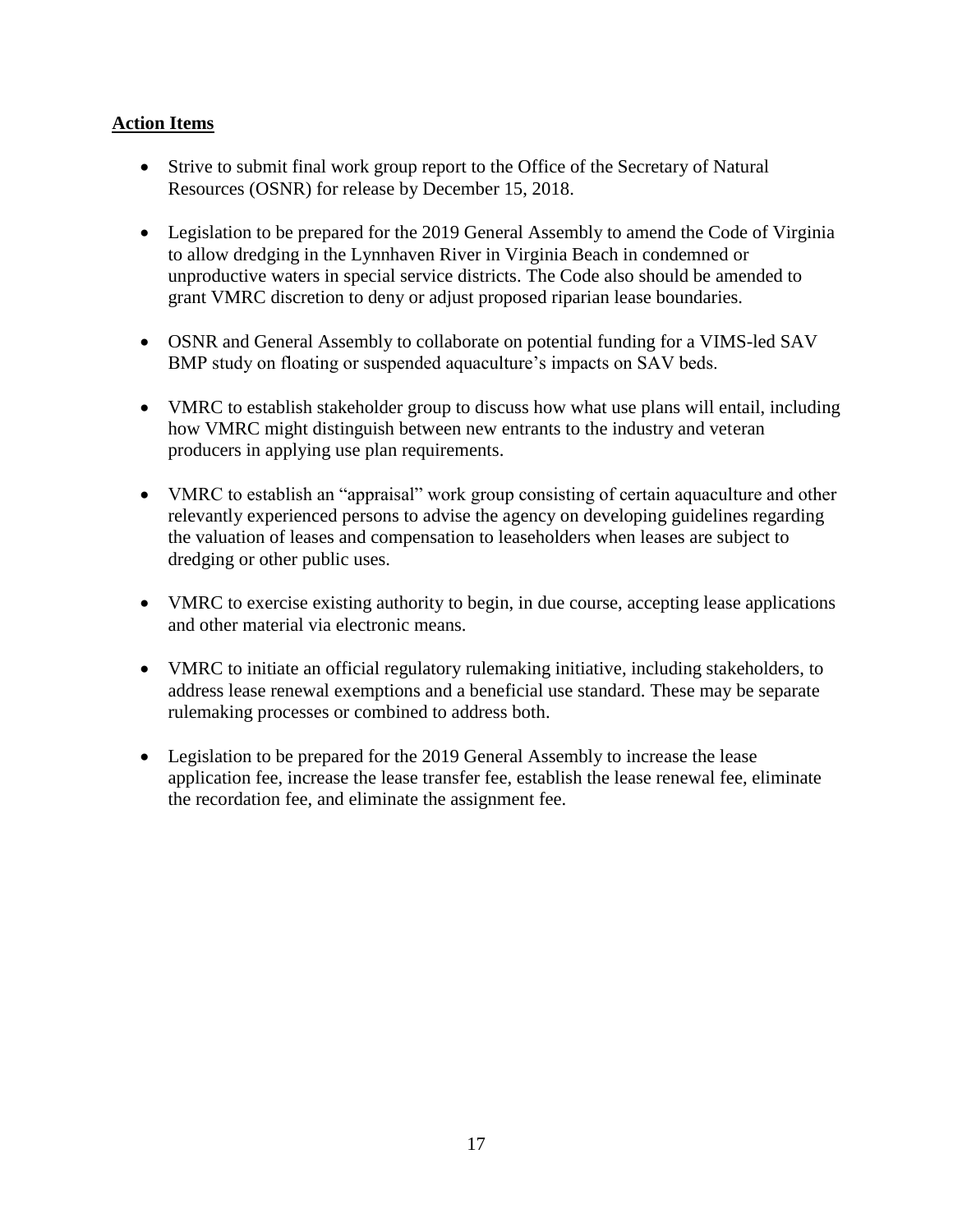## **Addendum to Report of the Clam and Oyster Aquaculture Work Group**

# **Clam and Oyster Aquaculture Work Group Conference Call, December 14, 2018, 11:00 am to 12:00 pm Summary of Consensus Decisions by the Work Group**

NOTE: The Clam and Oyster Aquaculture Work Group's Report on Use Conflicts notes that certain additional discussion of the work group may occur to address dredging issues in the Lynnhaven River, particularly dredging in leased productive grounds. Secretary of Natural Resources Matt Strickler facilitated those discussions. This addendum reflects those discussions and is to be included in the work group's final report.

# **Principles of Agreement on Dredging in the Lynnhaven River**

- Establish a fair process to avoid leases subject to a beneficial use, whenever possible, and compensate leaseholders when a dredging project must go through ground subject to a beneficial use.
- This process shall be limited to the Lynnhaven River.
- Any proposed municipal dredging project located in the Lynnhaven River shall be reviewed by VMRC staff (the Commissioner) to ensure that, in addition to other environmental considerations, the dredging project avoids grounds subject to a beneficial use to the maximum extent practicable.
- Once VMRC staff (the Commissioner) is satisfied that the proposal has met that standard, it will provide notice to any impacted leaseholder requesting a response within 30 days. The City of Virginia also will contact the leaseholder.
- If the leaseholder and the City are able to agree voluntarily on compensation within 90 days from the time the initial notice is sent, no additional action is necessary.
- If the leaseholder objects or there is any other protest of the project, it must be considered by the full Commission at a public hearing, per the Commission's existing statutory requirement. If the project is approved, or approved in modified form, and the affected leaseholder does not reach an agreement with the City, the steps below will apply. Upon agreement between the City and the leaseholder or court determination of compensation, the Commission permit for the project shall be issued.
- If the leaseholder and the City are not able to agree, the City must offer in writing, and at its expense, to enter into mediation with the leaseholder as defined in the Code of Virginia § [8.01-581.21.](https://law.lis.virginia.gov/vacode/title8.01/chapter21.2/section8.01-581.21/)
- A voluntary or mediated compensation agreement may include terms dictating a timeline for the leaseholder to vacate the impacted portion of the lease.